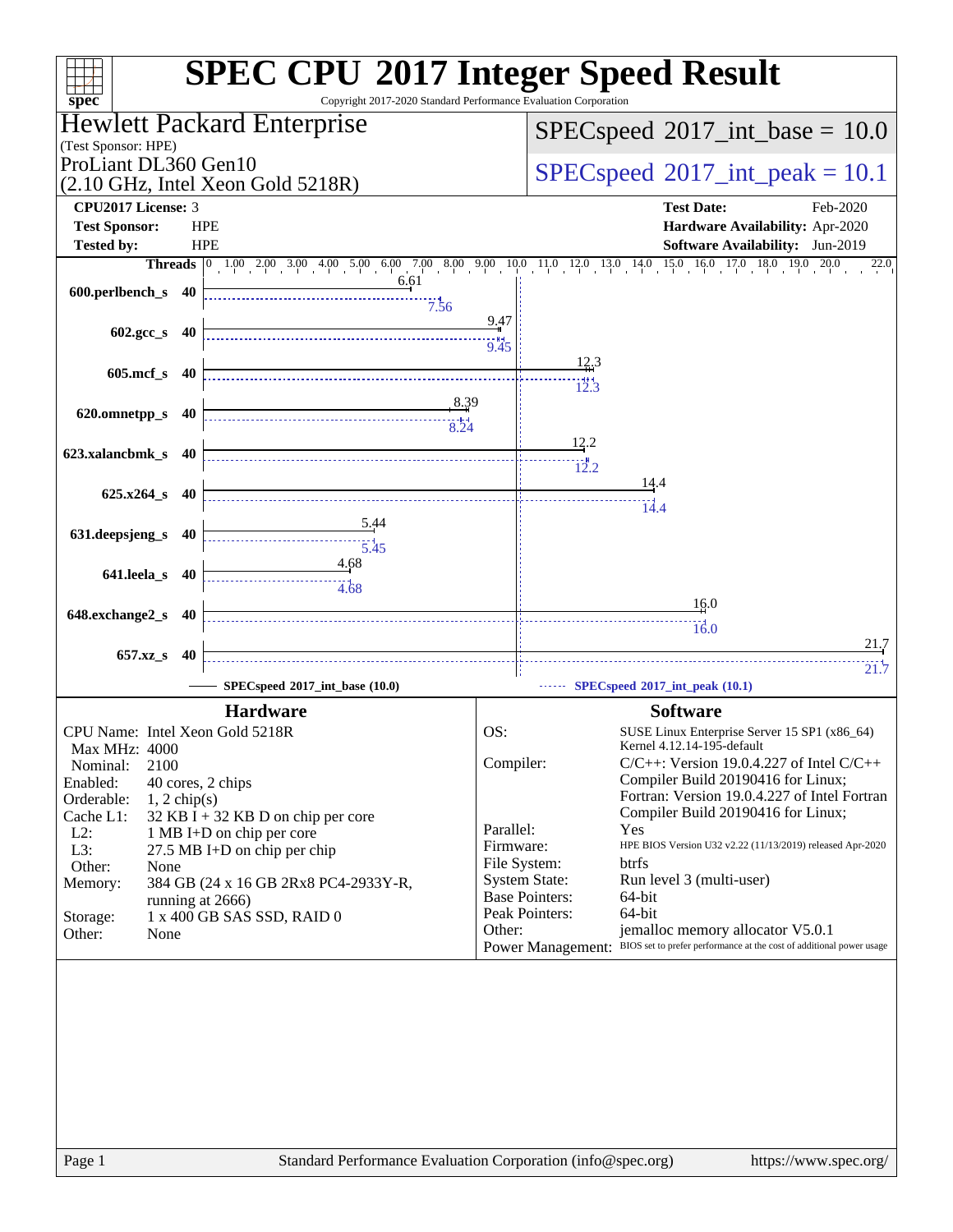### $+\ +$ **[spec](http://www.spec.org/)**

# **[SPEC CPU](http://www.spec.org/auto/cpu2017/Docs/result-fields.html#SPECCPU2017IntegerSpeedResult)[2017 Integer Speed Result](http://www.spec.org/auto/cpu2017/Docs/result-fields.html#SPECCPU2017IntegerSpeedResult)**

Copyright 2017-2020 Standard Performance Evaluation Corporation

## Hewlett Packard Enterprise

### (Test Sponsor: HPE)

(2.10 GHz, Intel Xeon Gold 5218R)

 $SPECspeed^{\circ}2017\_int\_base = 10.0$  $SPECspeed^{\circ}2017\_int\_base = 10.0$ 

ProLiant DL360 Gen10  $SPEC speed^{\circ}2017$  int\_peak = 10.1

**[Tested by:](http://www.spec.org/auto/cpu2017/Docs/result-fields.html#Testedby)** HPE **[Software Availability:](http://www.spec.org/auto/cpu2017/Docs/result-fields.html#SoftwareAvailability)** Jun-2019

### **[CPU2017 License:](http://www.spec.org/auto/cpu2017/Docs/result-fields.html#CPU2017License)** 3 **[Test Date:](http://www.spec.org/auto/cpu2017/Docs/result-fields.html#TestDate)** Feb-2020 **[Test Sponsor:](http://www.spec.org/auto/cpu2017/Docs/result-fields.html#TestSponsor)** HPE **[Hardware Availability:](http://www.spec.org/auto/cpu2017/Docs/result-fields.html#HardwareAvailability)** Apr-2020

### **[Results Table](http://www.spec.org/auto/cpu2017/Docs/result-fields.html#ResultsTable)**

|                                     | <b>Base</b>    |                |             |                |       |                | <b>Peak</b> |                |                |              |                |              |                |              |
|-------------------------------------|----------------|----------------|-------------|----------------|-------|----------------|-------------|----------------|----------------|--------------|----------------|--------------|----------------|--------------|
| <b>Benchmark</b>                    | <b>Threads</b> | <b>Seconds</b> | Ratio       | <b>Seconds</b> | Ratio | <b>Seconds</b> | Ratio       | <b>Threads</b> | <b>Seconds</b> | <b>Ratio</b> | <b>Seconds</b> | <b>Ratio</b> | <b>Seconds</b> | <b>Ratio</b> |
| $600.$ perlbench $\mathsf{S}$       | 40             | 268            | 6.63        | 269            | 6.61  | 269            | 6.60        | 40             | 234            | 7.57         | 235            | 7.55         | 235            | 7.56         |
| $602 \text{.} \text{gcc}\text{.}$ s | 40             | 420            | 9.49        | 421            | 9.47  | 423            | 9.41        | 40             | 425            | 9.38         | 415            | 9.59         | 421            | 9.45         |
| $605 \text{.mcf}$ s                 | 40             | 386            | 12.2        | 379            | 12.4  | 384            | 12.3        | 40             | 388            | 12.2         | 379            | 12.5         | 385            | 12.3         |
| 620.omnetpp_s                       | 40             | 194            | 8.39        | 208            | 7.86  | 193            | 8.46        | 40             | 198            | 8.24         | 199            | 8.21         | 193            | 8.47         |
| 623.xalancbmk s                     | 40             | 117            | 12.2        | 116            | 12.2  | 117            | 12.1        | 40             | 116            | 12.2         | 115            | 12.3         | 116            | 12.2         |
| $625.x264$ s                        | 40             | 123            | 14.4        | 123            | 14.4  | 123            | 14.4        | 40             | 123            | 14.4         | 123            | 14.4         | 123            | 14.4         |
| 631.deepsjeng_s                     | 40             | 262            | 5.46        | 263            | 5.44  | 263            | 5.44        | 40             | 263            | 5.46         | 263            | 5.44         | 263            | 5.45         |
| 641.leela s                         | 40             | 364            | 4.68        | 365            | 4.67  | 365            | 4.68        | 40             | 364            | 4.68         | 364            | 4.68         | 364            | 4.68         |
| 648.exchange2_s                     | 40             | 185            | 15.9        | 184            | 16.0  | 184            | 16.0        | 40             | 184            | 16.0         | 184            | 16.0         | 184            | <b>16.0</b>  |
| $657.xz$ <sub>S</sub>               | 40             | 285            | 21.7        | 285            | 21.7  | 285            | 21.7        | 40             | 285            | 21.7         | 285            | 21.7         | 285            | 21.7         |
| $SPECspeed^{\circ}2017$ int base =  |                |                | <b>10.0</b> |                |       |                |             |                |                |              |                |              |                |              |

**[SPECspeed](http://www.spec.org/auto/cpu2017/Docs/result-fields.html#SPECspeed2017intpeak)[2017\\_int\\_peak =](http://www.spec.org/auto/cpu2017/Docs/result-fields.html#SPECspeed2017intpeak) 10.1**

Results appear in the [order in which they were run.](http://www.spec.org/auto/cpu2017/Docs/result-fields.html#RunOrder) Bold underlined text [indicates a median measurement](http://www.spec.org/auto/cpu2017/Docs/result-fields.html#Median).

## **[Operating System Notes](http://www.spec.org/auto/cpu2017/Docs/result-fields.html#OperatingSystemNotes)**

 Stack size set to unlimited using "ulimit -s unlimited" Transparent Huge Pages enabled by default Prior to runcpu invocation Filesystem page cache synced and cleared with: sync; echo 3> /proc/sys/vm/drop\_caches

### **[Environment Variables Notes](http://www.spec.org/auto/cpu2017/Docs/result-fields.html#EnvironmentVariablesNotes)**

Environment variables set by runcpu before the start of the run: KMP\_AFFINITY = "granularity=fine,compact" LD\_LIBRARY\_PATH = "/cpu2017/lib/intel64:/cpu2017/je5.0.1-64" OMP\_STACKSIZE = "192M"

## **[General Notes](http://www.spec.org/auto/cpu2017/Docs/result-fields.html#GeneralNotes)**

 Binaries compiled on a system with 1x Intel Core i9-7900X CPU + 32GB RAM memory using Redhat Enterprise Linux 7.5 NA: The test sponsor attests, as of date of publication, that CVE-2017-5754 (Meltdown) is mitigated in the system as tested and documented. Yes: The test sponsor attests, as of date of publication, that CVE-2017-5753 (Spectre variant 1) is mitigated in the system as tested and documented. Yes: The test sponsor attests, as of date of publication, that CVE-2017-5715 (Spectre variant 2) is mitigated in the system as tested and documented. jemalloc, a general purpose malloc implementation built with the RedHat Enterprise 7.5, and the system compiler gcc 4.8.5 sources available from jemalloc.net or<https://github.com/jemalloc/jemalloc/releases>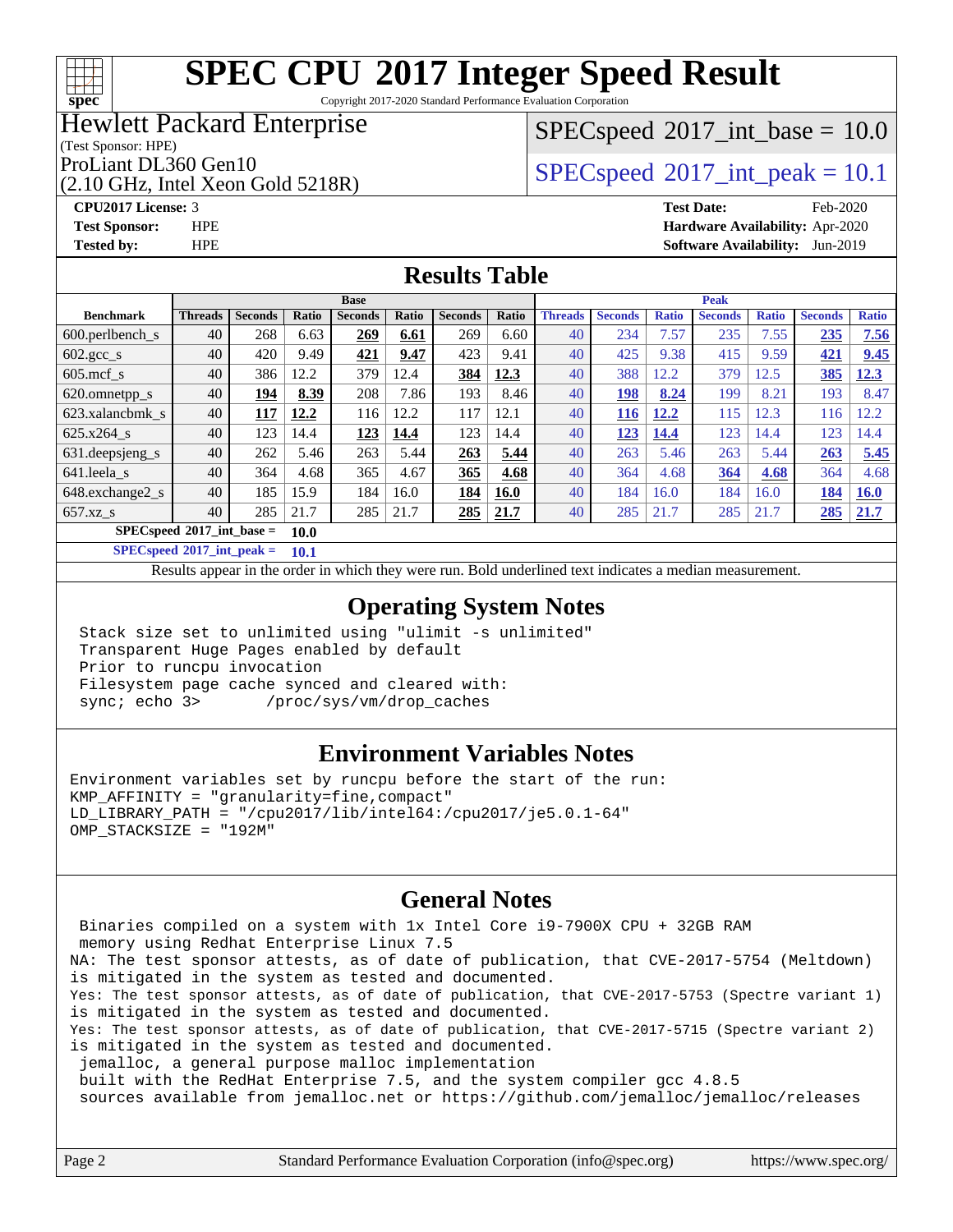## **[SPEC CPU](http://www.spec.org/auto/cpu2017/Docs/result-fields.html#SPECCPU2017IntegerSpeedResult)[2017 Integer Speed Result](http://www.spec.org/auto/cpu2017/Docs/result-fields.html#SPECCPU2017IntegerSpeedResult)** Copyright 2017-2020 Standard Performance Evaluation Corporation

## Hewlett Packard Enterprise

 $SPECspeed^{\circ}2017\_int\_base = 10.0$  $SPECspeed^{\circ}2017\_int\_base = 10.0$ 

## (Test Sponsor: HPE)

(2.10 GHz, Intel Xeon Gold 5218R)

**[spec](http://www.spec.org/)**

 $+\!\!+\!\!$ 

ProLiant DL360 Gen10  $SPEC speed^{\circ}2017$ \_int\_peak = 10.1

**[CPU2017 License:](http://www.spec.org/auto/cpu2017/Docs/result-fields.html#CPU2017License)** 3 **[Test Date:](http://www.spec.org/auto/cpu2017/Docs/result-fields.html#TestDate)** Feb-2020 **[Test Sponsor:](http://www.spec.org/auto/cpu2017/Docs/result-fields.html#TestSponsor)** HPE **[Hardware Availability:](http://www.spec.org/auto/cpu2017/Docs/result-fields.html#HardwareAvailability)** Apr-2020 **[Tested by:](http://www.spec.org/auto/cpu2017/Docs/result-fields.html#Testedby)** HPE **[Software Availability:](http://www.spec.org/auto/cpu2017/Docs/result-fields.html#SoftwareAvailability)** Jun-2019

### **[Platform Notes](http://www.spec.org/auto/cpu2017/Docs/result-fields.html#PlatformNotes)**

Page 3 Standard Performance Evaluation Corporation [\(info@spec.org\)](mailto:info@spec.org) <https://www.spec.org/> BIOS Configuration: Hyper-Threading set to Disabled Thermal Configuration set to Maximum Cooling Memory Patrol Scrubbing set to Disabled LLC Prefetch set to Enabled LLC Dead Line Allocation set to Disabled Enhanced Processor Performance set to Enabled Workload Profile set to General Peak Frequency Compute Energy/Performance Bias set to Balanced Power Workload Profile set to Custom Numa Group Size Optimization set to Flat Intel UPI Link Power Management set to Enabled Sysinfo program /cpu2017/bin/sysinfo Rev: r6365 of 2019-08-21 295195f888a3d7edb1e6e46a485a0011 running on linux-9e6o Fri Feb 28 02:06:33 2020 SUT (System Under Test) info as seen by some common utilities. For more information on this section, see <https://www.spec.org/cpu2017/Docs/config.html#sysinfo> From /proc/cpuinfo model name : Intel(R) Xeon(R) Gold 5218R CPU @ 2.10GHz 2 "physical id"s (chips) 40 "processors" cores, siblings (Caution: counting these is hw and system dependent. The following excerpts from /proc/cpuinfo might not be reliable. Use with caution.) cpu cores : 20 siblings : 20 physical 0: cores 0 1 2 3 4 8 9 10 11 12 16 17 18 19 20 24 25 26 27 28 physical 1: cores 0 1 2 3 4 8 9 10 11 12 16 17 18 19 20 24 25 26 27 28 From lscpu: Architecture: x86\_64 CPU op-mode(s): 32-bit, 64-bit Byte Order: Little Endian Address sizes: 46 bits physical, 48 bits virtual  $CPU(s):$  40 On-line CPU(s) list: 0-39 Thread(s) per core: 1 Core(s) per socket: 20 Socket(s): 2 NUMA node(s): 2 Vendor ID: GenuineIntel CPU family: 6 Model: 85 Model name: Intel(R) Xeon(R) Gold 5218R CPU @ 2.10GHz **(Continued on next page)**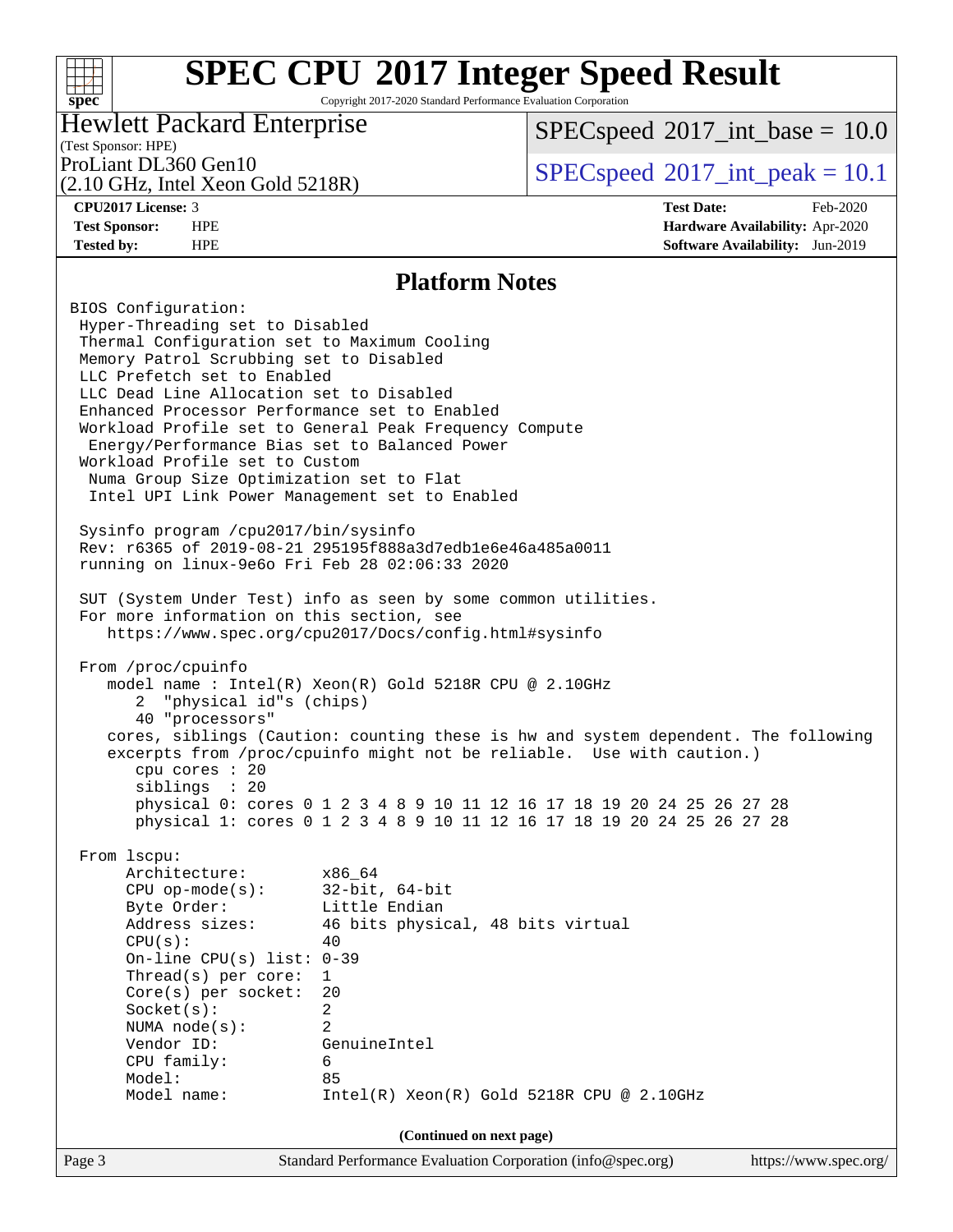Copyright 2017-2020 Standard Performance Evaluation Corporation

## Hewlett Packard Enterprise

 $SPECspeed^{\circ}2017\_int\_base = 10.0$  $SPECspeed^{\circ}2017\_int\_base = 10.0$ 

(Test Sponsor: HPE) (2.10 GHz, Intel Xeon Gold 5218R)

ProLiant DL360 Gen10  $SPEC speed^{\circ}2017$ \_int\_peak = 10.1

### **[CPU2017 License:](http://www.spec.org/auto/cpu2017/Docs/result-fields.html#CPU2017License)** 3 **[Test Date:](http://www.spec.org/auto/cpu2017/Docs/result-fields.html#TestDate)** Feb-2020

**[spec](http://www.spec.org/)**

 $+\ +$ 

**[Test Sponsor:](http://www.spec.org/auto/cpu2017/Docs/result-fields.html#TestSponsor)** HPE **[Hardware Availability:](http://www.spec.org/auto/cpu2017/Docs/result-fields.html#HardwareAvailability)** Apr-2020 **[Tested by:](http://www.spec.org/auto/cpu2017/Docs/result-fields.html#Testedby)** HPE **[Software Availability:](http://www.spec.org/auto/cpu2017/Docs/result-fields.html#SoftwareAvailability)** Jun-2019

### **[Platform Notes \(Continued\)](http://www.spec.org/auto/cpu2017/Docs/result-fields.html#PlatformNotes)**

| Stepping:               |           |
|-------------------------|-----------|
| CPU MHz:                | 2100.000  |
| BogoMIPS:               | 4200.00   |
| Virtualization:         | $VT - x$  |
| L1d cache:              | 32K       |
| $L1i$ cache:            | 32K       |
| $L2$ cache:             | 1024K     |
| $L3$ cache:             | 28160K    |
| NUMA $node0$ $CPU(s)$ : | $0 - 19$  |
| NUMA $node1$ $CPU(s)$ : | $20 - 39$ |
| Flags:                  | em למח    |

de pse tsc msr pae mce cx8 apic sep mtrr pge mca cmov pat pse36 clflush dts acpi mmx fxsr sse sse2 ss ht tm pbe syscall nx pdpe1gb rdtscp lm constant\_tsc art arch\_perfmon pebs bts rep\_good nopl xtopology nonstop\_tsc cpuid aperfmperf pni pclmulqdq dtes64 monitor ds\_cpl vmx smx est tm2 ssse3 sdbg fma cx16 xtpr pdcm pcid dca sse4\_1 sse4\_2 x2apic movbe popcnt tsc\_deadline\_timer aes xsave avx f16c rdrand lahf\_lm abm 3dnowprefetch cpuid\_fault epb cat\_l3 cdp\_l3 invpcid\_single intel\_ppin ssbd mba ibrs ibpb stibp ibrs\_enhanced tpr\_shadow vnmi flexpriority ept vpid fsgsbase tsc\_adjust bmi1 hle avx2 smep bmi2 erms invpcid rtm cqm mpx rdt\_a avx512f avx512dq rdseed adx smap clflushopt clwb intel\_pt avx512cd avx512bw avx512vl xsaveopt xsavec xgetbv1 xsaves cqm\_llc cqm\_occup\_llc cqm\_mbm\_total cqm\_mbm\_local dtherm ida arat pln pts pku ospke avx512\_vnni md\_clear flush\_l1d arch\_capabilities

```
 /proc/cpuinfo cache data
   cache size : 28160 KB
```
 From numactl --hardware WARNING: a numactl 'node' might or might not correspond to a physical chip. available: 2 nodes (0-1) node 0 cpus: 0 1 2 3 4 5 6 7 8 9 10 11 12 13 14 15 16 17 18 19 node 0 size: 193126 MB node 0 free: 190704 MB node 1 cpus: 20 21 22 23 24 25 26 27 28 29 30 31 32 33 34 35 36 37 38 39 node 1 size: 193501 MB node 1 free: 193197 MB node distances: node 0 1  $0: 10 21$  1: 21 10 From /proc/meminfo MemTotal: 395907212 kB HugePages\_Total: 0 Hugepagesize: 2048 kB From /etc/\*release\* /etc/\*version\* os-release:

**(Continued on next page)**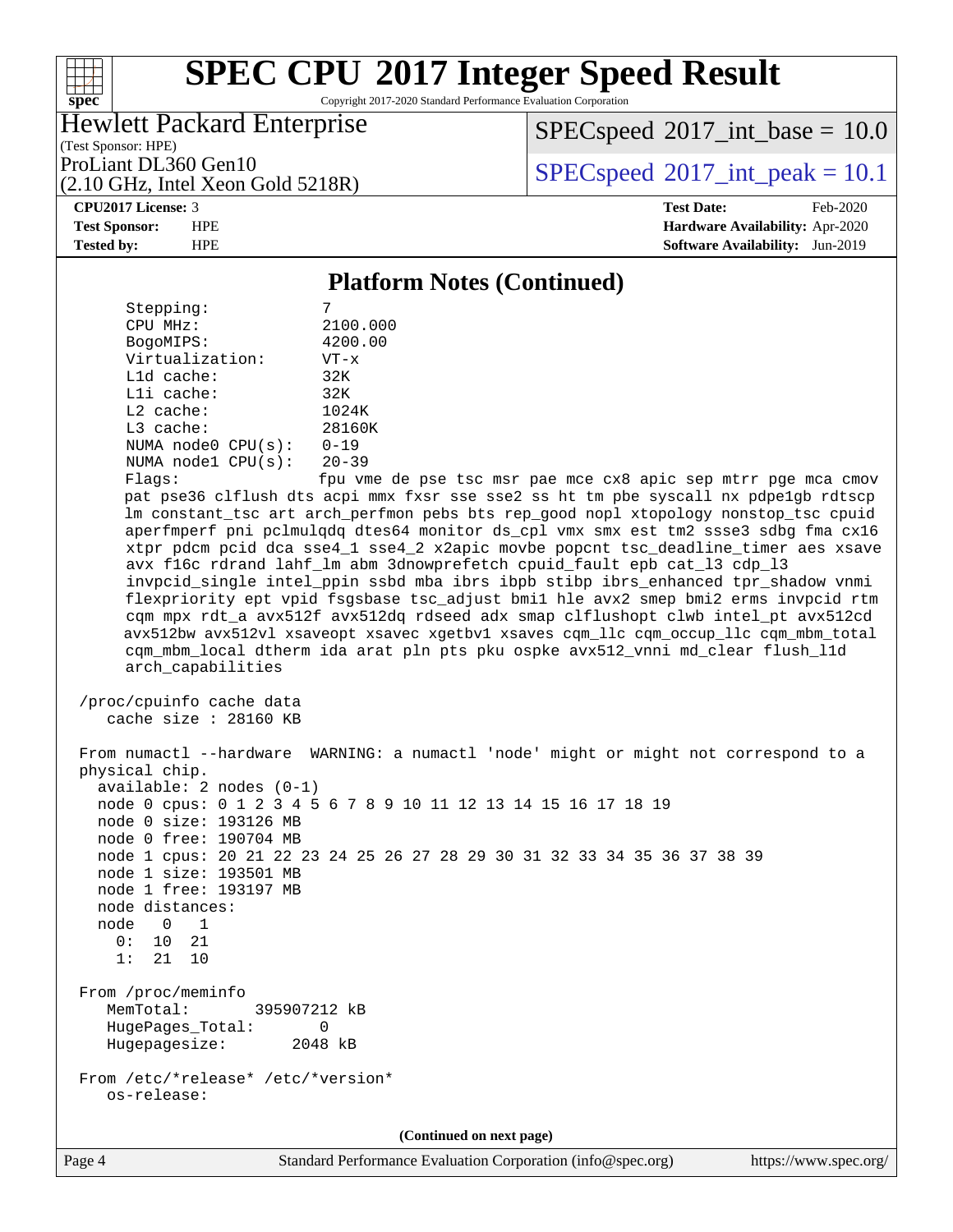Copyright 2017-2020 Standard Performance Evaluation Corporation

## Hewlett Packard Enterprise

 $SPECspeed^{\circ}2017\_int\_base = 10.0$  $SPECspeed^{\circ}2017\_int\_base = 10.0$ 

## (Test Sponsor: HPE) (2.10 GHz, Intel Xeon Gold 5218R)

ProLiant DL360 Gen10  $SPEC speed^{\circ}2017$ \_int\_peak = 10.1

**[spec](http://www.spec.org/)**

 $+\ +$ 

**[CPU2017 License:](http://www.spec.org/auto/cpu2017/Docs/result-fields.html#CPU2017License)** 3 **[Test Date:](http://www.spec.org/auto/cpu2017/Docs/result-fields.html#TestDate)** Feb-2020 **[Test Sponsor:](http://www.spec.org/auto/cpu2017/Docs/result-fields.html#TestSponsor)** HPE **[Hardware Availability:](http://www.spec.org/auto/cpu2017/Docs/result-fields.html#HardwareAvailability)** Apr-2020 **[Tested by:](http://www.spec.org/auto/cpu2017/Docs/result-fields.html#Testedby)** HPE **[Software Availability:](http://www.spec.org/auto/cpu2017/Docs/result-fields.html#SoftwareAvailability)** Jun-2019

### **[Platform Notes \(Continued\)](http://www.spec.org/auto/cpu2017/Docs/result-fields.html#PlatformNotes)**

 NAME="SLES" VERSION="15-SP1" VERSION\_ID="15.1" PRETTY\_NAME="SUSE Linux Enterprise Server 15 SP1" ID="sles" ID\_LIKE="suse" ANSI\_COLOR="0;32" CPE\_NAME="cpe:/o:suse:sles:15:sp1" uname -a: Linux linux-9e6o 4.12.14-195-default #1 SMP Tue May 7 10:55:11 UTC 2019 (8fba516) x86\_64 x86\_64 x86\_64 GNU/Linux Kernel self-reported vulnerability status: CVE-2018-3620 (L1 Terminal Fault): Not affected Microarchitectural Data Sampling: Not affected CVE-2017-5754 (Meltdown): Not affected CVE-2018-3639 (Speculative Store Bypass): Mitigation: Speculative Store Bypass disabled via prctl and seccomp CVE-2017-5753 (Spectre variant 1): Mitigation: \_\_user pointer sanitization CVE-2017-5715 (Spectre variant 2): Mitigation: Enhanced IBRS, IBPB: conditional, RSB filling run-level 3 Feb 28 02:04 SPEC is set to: /cpu2017<br>Filesystem Type Type Size Used Avail Use% Mounted on /dev/sda2 btrfs 369G 135G 235G 37% / From /sys/devices/virtual/dmi/id BIOS: HPE U32 11/13/2019 Vendor: HPE Product: ProLiant DL360 Gen10 Product Family: ProLiant Serial: MXQ94204PS Additional information from dmidecode follows. WARNING: Use caution when you interpret this section. The 'dmidecode' program reads system data which is "intended to allow hardware to be accurately determined", but the intent may not be met, as there are frequent changes to hardware, firmware, and the "DMTF SMBIOS" standard. Memory: 24x UNKNOWN NOT AVAILABLE 16 GB 2 rank 2933 (End of data from sysinfo program)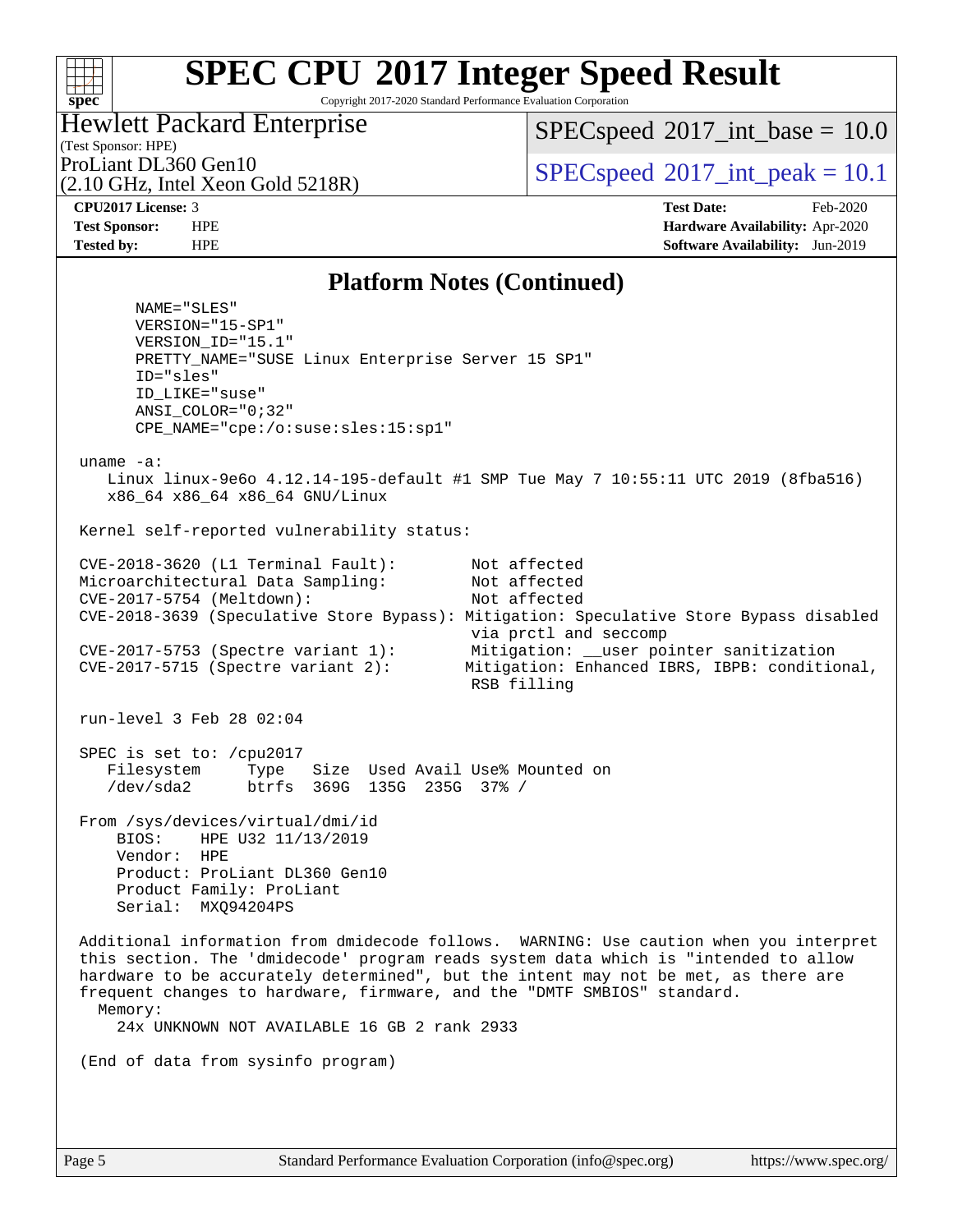### **[spec](http://www.spec.org/) [SPEC CPU](http://www.spec.org/auto/cpu2017/Docs/result-fields.html#SPECCPU2017IntegerSpeedResult)[2017 Integer Speed Result](http://www.spec.org/auto/cpu2017/Docs/result-fields.html#SPECCPU2017IntegerSpeedResult)** Copyright 2017-2020 Standard Performance Evaluation Corporation

Hewlett Packard Enterprise

 $SPEC speed$ <sup>®</sup> $2017$ \_int\_base = 10.0

(Test Sponsor: HPE)

(2.10 GHz, Intel Xeon Gold 5218R)

ProLiant DL360 Gen10<br>  $\text{SPEC speed}^{\circ}2017\_int\_peak = 10.1$ 

 $+\ +$ 

**[CPU2017 License:](http://www.spec.org/auto/cpu2017/Docs/result-fields.html#CPU2017License)** 3 **[Test Date:](http://www.spec.org/auto/cpu2017/Docs/result-fields.html#TestDate)** Feb-2020 **[Test Sponsor:](http://www.spec.org/auto/cpu2017/Docs/result-fields.html#TestSponsor)** HPE **[Hardware Availability:](http://www.spec.org/auto/cpu2017/Docs/result-fields.html#HardwareAvailability)** Apr-2020 **[Tested by:](http://www.spec.org/auto/cpu2017/Docs/result-fields.html#Testedby)** HPE **[Software Availability:](http://www.spec.org/auto/cpu2017/Docs/result-fields.html#SoftwareAvailability)** Jun-2019

## **[Compiler Version Notes](http://www.spec.org/auto/cpu2017/Docs/result-fields.html#CompilerVersionNotes)**

| 600.perlbench_s(base, peak) 602.gcc_s(base, peak) 605.mcf_s(base,<br>C<br>peak) $625.x264_s(base, peak)$ $657.xz_s(base, peak)$                                                        |
|----------------------------------------------------------------------------------------------------------------------------------------------------------------------------------------|
| Intel(R) C Intel(R) 64 Compiler for applications running on Intel(R) 64,<br>Version 19.0.4.227 Build 20190416<br>Copyright (C) 1985-2019 Intel Corporation. All rights reserved.       |
| 620.omnetpp s(base, peak) 623.xalancbmk s(base, peak)<br>$C++$<br>$631$ .deepsjeng s(base, peak) $641$ .leela s(base, peak)                                                            |
| Intel(R) $C++$ Intel(R) 64 Compiler for applications running on Intel(R) 64,<br>Version 19.0.4.227 Build 20190416<br>Copyright (C) 1985-2019 Intel Corporation. All rights reserved.   |
| Fortran   $648$ . exchange2 $s$ (base, peak)                                                                                                                                           |
| Intel(R) Fortran Intel(R) 64 Compiler for applications running on Intel(R)<br>64, Version 19.0.4.227 Build 20190416<br>Copyright (C) 1985-2019 Intel Corporation. All rights reserved. |
|                                                                                                                                                                                        |

## **[Base Compiler Invocation](http://www.spec.org/auto/cpu2017/Docs/result-fields.html#BaseCompilerInvocation)**

[C benchmarks](http://www.spec.org/auto/cpu2017/Docs/result-fields.html#Cbenchmarks): [icc -m64 -std=c11](http://www.spec.org/cpu2017/results/res2020q2/cpu2017-20200330-21593.flags.html#user_CCbase_intel_icc_64bit_c11_33ee0cdaae7deeeab2a9725423ba97205ce30f63b9926c2519791662299b76a0318f32ddfffdc46587804de3178b4f9328c46fa7c2b0cd779d7a61945c91cd35)

[C++ benchmarks:](http://www.spec.org/auto/cpu2017/Docs/result-fields.html#CXXbenchmarks) [icpc -m64](http://www.spec.org/cpu2017/results/res2020q2/cpu2017-20200330-21593.flags.html#user_CXXbase_intel_icpc_64bit_4ecb2543ae3f1412ef961e0650ca070fec7b7afdcd6ed48761b84423119d1bf6bdf5cad15b44d48e7256388bc77273b966e5eb805aefd121eb22e9299b2ec9d9)

[Fortran benchmarks](http://www.spec.org/auto/cpu2017/Docs/result-fields.html#Fortranbenchmarks): [ifort -m64](http://www.spec.org/cpu2017/results/res2020q2/cpu2017-20200330-21593.flags.html#user_FCbase_intel_ifort_64bit_24f2bb282fbaeffd6157abe4f878425411749daecae9a33200eee2bee2fe76f3b89351d69a8130dd5949958ce389cf37ff59a95e7a40d588e8d3a57e0c3fd751)

## **[Base Portability Flags](http://www.spec.org/auto/cpu2017/Docs/result-fields.html#BasePortabilityFlags)**

 600.perlbench\_s: [-DSPEC\\_LP64](http://www.spec.org/cpu2017/results/res2020q2/cpu2017-20200330-21593.flags.html#b600.perlbench_s_basePORTABILITY_DSPEC_LP64) [-DSPEC\\_LINUX\\_X64](http://www.spec.org/cpu2017/results/res2020q2/cpu2017-20200330-21593.flags.html#b600.perlbench_s_baseCPORTABILITY_DSPEC_LINUX_X64) 602.gcc\_s: [-DSPEC\\_LP64](http://www.spec.org/cpu2017/results/res2020q2/cpu2017-20200330-21593.flags.html#suite_basePORTABILITY602_gcc_s_DSPEC_LP64) 605.mcf\_s: [-DSPEC\\_LP64](http://www.spec.org/cpu2017/results/res2020q2/cpu2017-20200330-21593.flags.html#suite_basePORTABILITY605_mcf_s_DSPEC_LP64) 620.omnetpp\_s: [-DSPEC\\_LP64](http://www.spec.org/cpu2017/results/res2020q2/cpu2017-20200330-21593.flags.html#suite_basePORTABILITY620_omnetpp_s_DSPEC_LP64)

**(Continued on next page)**

Page 6 Standard Performance Evaluation Corporation [\(info@spec.org\)](mailto:info@spec.org) <https://www.spec.org/>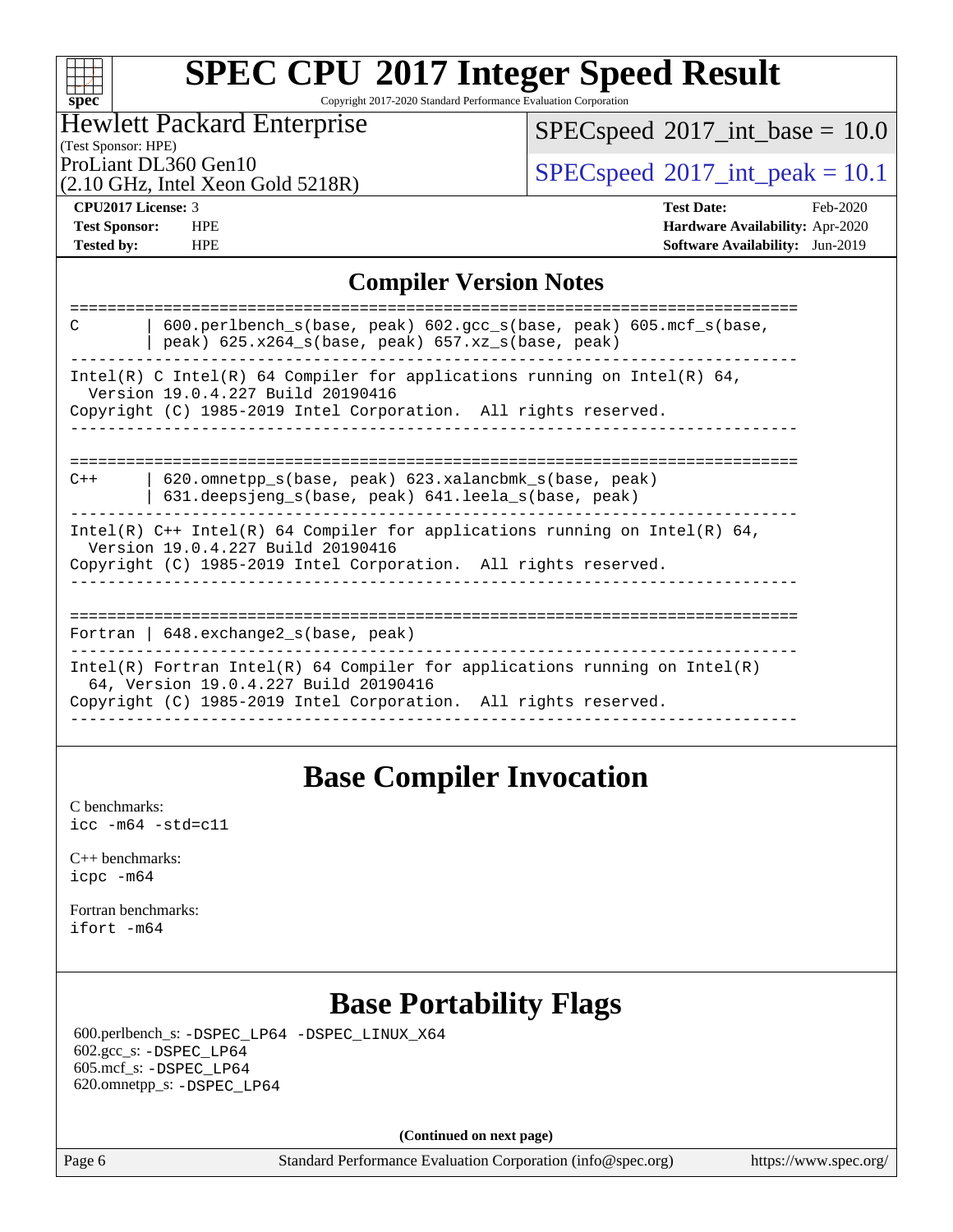

Copyright 2017-2020 Standard Performance Evaluation Corporation

Hewlett Packard Enterprise

 $SPECspeed^{\circ}2017\_int\_base = 10.0$  $SPECspeed^{\circ}2017\_int\_base = 10.0$ 

(Test Sponsor: HPE)

(2.10 GHz, Intel Xeon Gold 5218R) ProLiant DL360 Gen10  $SPEC speed@2017$ \_int\_peak = 10.1

**[Tested by:](http://www.spec.org/auto/cpu2017/Docs/result-fields.html#Testedby)** HPE **[Software Availability:](http://www.spec.org/auto/cpu2017/Docs/result-fields.html#SoftwareAvailability)** Jun-2019

**[CPU2017 License:](http://www.spec.org/auto/cpu2017/Docs/result-fields.html#CPU2017License)** 3 **[Test Date:](http://www.spec.org/auto/cpu2017/Docs/result-fields.html#TestDate)** Feb-2020 **[Test Sponsor:](http://www.spec.org/auto/cpu2017/Docs/result-fields.html#TestSponsor)** HPE **[Hardware Availability:](http://www.spec.org/auto/cpu2017/Docs/result-fields.html#HardwareAvailability)** Apr-2020

## **[Base Portability Flags \(Continued\)](http://www.spec.org/auto/cpu2017/Docs/result-fields.html#BasePortabilityFlags)**

 623.xalancbmk\_s: [-DSPEC\\_LP64](http://www.spec.org/cpu2017/results/res2020q2/cpu2017-20200330-21593.flags.html#suite_basePORTABILITY623_xalancbmk_s_DSPEC_LP64) [-DSPEC\\_LINUX](http://www.spec.org/cpu2017/results/res2020q2/cpu2017-20200330-21593.flags.html#b623.xalancbmk_s_baseCXXPORTABILITY_DSPEC_LINUX) 625.x264\_s: [-DSPEC\\_LP64](http://www.spec.org/cpu2017/results/res2020q2/cpu2017-20200330-21593.flags.html#suite_basePORTABILITY625_x264_s_DSPEC_LP64) 631.deepsjeng\_s: [-DSPEC\\_LP64](http://www.spec.org/cpu2017/results/res2020q2/cpu2017-20200330-21593.flags.html#suite_basePORTABILITY631_deepsjeng_s_DSPEC_LP64) 641.leela\_s: [-DSPEC\\_LP64](http://www.spec.org/cpu2017/results/res2020q2/cpu2017-20200330-21593.flags.html#suite_basePORTABILITY641_leela_s_DSPEC_LP64) 648.exchange2\_s: [-DSPEC\\_LP64](http://www.spec.org/cpu2017/results/res2020q2/cpu2017-20200330-21593.flags.html#suite_basePORTABILITY648_exchange2_s_DSPEC_LP64) 657.xz\_s: [-DSPEC\\_LP64](http://www.spec.org/cpu2017/results/res2020q2/cpu2017-20200330-21593.flags.html#suite_basePORTABILITY657_xz_s_DSPEC_LP64)

**[Base Optimization Flags](http://www.spec.org/auto/cpu2017/Docs/result-fields.html#BaseOptimizationFlags)**

[C benchmarks](http://www.spec.org/auto/cpu2017/Docs/result-fields.html#Cbenchmarks):

[-Wl,-z,muldefs](http://www.spec.org/cpu2017/results/res2020q2/cpu2017-20200330-21593.flags.html#user_CCbase_link_force_multiple1_b4cbdb97b34bdee9ceefcfe54f4c8ea74255f0b02a4b23e853cdb0e18eb4525ac79b5a88067c842dd0ee6996c24547a27a4b99331201badda8798ef8a743f577) [-xCORE-AVX512](http://www.spec.org/cpu2017/results/res2020q2/cpu2017-20200330-21593.flags.html#user_CCbase_f-xCORE-AVX512) [-ipo](http://www.spec.org/cpu2017/results/res2020q2/cpu2017-20200330-21593.flags.html#user_CCbase_f-ipo) [-O3](http://www.spec.org/cpu2017/results/res2020q2/cpu2017-20200330-21593.flags.html#user_CCbase_f-O3) [-no-prec-div](http://www.spec.org/cpu2017/results/res2020q2/cpu2017-20200330-21593.flags.html#user_CCbase_f-no-prec-div) [-qopt-mem-layout-trans=4](http://www.spec.org/cpu2017/results/res2020q2/cpu2017-20200330-21593.flags.html#user_CCbase_f-qopt-mem-layout-trans_fa39e755916c150a61361b7846f310bcdf6f04e385ef281cadf3647acec3f0ae266d1a1d22d972a7087a248fd4e6ca390a3634700869573d231a252c784941a8) [-qopenmp](http://www.spec.org/cpu2017/results/res2020q2/cpu2017-20200330-21593.flags.html#user_CCbase_qopenmp_16be0c44f24f464004c6784a7acb94aca937f053568ce72f94b139a11c7c168634a55f6653758ddd83bcf7b8463e8028bb0b48b77bcddc6b78d5d95bb1df2967) [-DSPEC\\_OPENMP](http://www.spec.org/cpu2017/results/res2020q2/cpu2017-20200330-21593.flags.html#suite_CCbase_DSPEC_OPENMP) [-L/usr/local/je5.0.1-64/lib](http://www.spec.org/cpu2017/results/res2020q2/cpu2017-20200330-21593.flags.html#user_CCbase_jemalloc_link_path64_4b10a636b7bce113509b17f3bd0d6226c5fb2346b9178c2d0232c14f04ab830f976640479e5c33dc2bcbbdad86ecfb6634cbbd4418746f06f368b512fced5394) [-ljemalloc](http://www.spec.org/cpu2017/results/res2020q2/cpu2017-20200330-21593.flags.html#user_CCbase_jemalloc_link_lib_d1249b907c500fa1c0672f44f562e3d0f79738ae9e3c4a9c376d49f265a04b9c99b167ecedbf6711b3085be911c67ff61f150a17b3472be731631ba4d0471706)

[C++ benchmarks:](http://www.spec.org/auto/cpu2017/Docs/result-fields.html#CXXbenchmarks)

[-Wl,-z,muldefs](http://www.spec.org/cpu2017/results/res2020q2/cpu2017-20200330-21593.flags.html#user_CXXbase_link_force_multiple1_b4cbdb97b34bdee9ceefcfe54f4c8ea74255f0b02a4b23e853cdb0e18eb4525ac79b5a88067c842dd0ee6996c24547a27a4b99331201badda8798ef8a743f577) [-xCORE-AVX512](http://www.spec.org/cpu2017/results/res2020q2/cpu2017-20200330-21593.flags.html#user_CXXbase_f-xCORE-AVX512) [-ipo](http://www.spec.org/cpu2017/results/res2020q2/cpu2017-20200330-21593.flags.html#user_CXXbase_f-ipo) [-O3](http://www.spec.org/cpu2017/results/res2020q2/cpu2017-20200330-21593.flags.html#user_CXXbase_f-O3) [-no-prec-div](http://www.spec.org/cpu2017/results/res2020q2/cpu2017-20200330-21593.flags.html#user_CXXbase_f-no-prec-div)

[-qopt-mem-layout-trans=4](http://www.spec.org/cpu2017/results/res2020q2/cpu2017-20200330-21593.flags.html#user_CXXbase_f-qopt-mem-layout-trans_fa39e755916c150a61361b7846f310bcdf6f04e385ef281cadf3647acec3f0ae266d1a1d22d972a7087a248fd4e6ca390a3634700869573d231a252c784941a8)

[-L/usr/local/IntelCompiler19/compilers\\_and\\_libraries\\_2019.4.227/linux/compiler/lib/intel64](http://www.spec.org/cpu2017/results/res2020q2/cpu2017-20200330-21593.flags.html#user_CXXbase_qkmalloc_link_0ffe0cb02c68ef1b443a077c7888c10c67ca0d1dd7138472156f06a085bbad385f78d49618ad55dca9db3b1608e84afc2f69b4003b1d1ca498a9fc1462ccefda) [-lqkmalloc](http://www.spec.org/cpu2017/results/res2020q2/cpu2017-20200330-21593.flags.html#user_CXXbase_qkmalloc_link_lib_79a818439969f771c6bc311cfd333c00fc099dad35c030f5aab9dda831713d2015205805422f83de8875488a2991c0a156aaa600e1f9138f8fc37004abc96dc5)

### [Fortran benchmarks:](http://www.spec.org/auto/cpu2017/Docs/result-fields.html#Fortranbenchmarks) [-xCORE-AVX512](http://www.spec.org/cpu2017/results/res2020q2/cpu2017-20200330-21593.flags.html#user_FCbase_f-xCORE-AVX512) [-ipo](http://www.spec.org/cpu2017/results/res2020q2/cpu2017-20200330-21593.flags.html#user_FCbase_f-ipo) [-O3](http://www.spec.org/cpu2017/results/res2020q2/cpu2017-20200330-21593.flags.html#user_FCbase_f-O3) [-no-prec-div](http://www.spec.org/cpu2017/results/res2020q2/cpu2017-20200330-21593.flags.html#user_FCbase_f-no-prec-div) [-qopt-mem-layout-trans=4](http://www.spec.org/cpu2017/results/res2020q2/cpu2017-20200330-21593.flags.html#user_FCbase_f-qopt-mem-layout-trans_fa39e755916c150a61361b7846f310bcdf6f04e385ef281cadf3647acec3f0ae266d1a1d22d972a7087a248fd4e6ca390a3634700869573d231a252c784941a8)

[-nostandard-realloc-lhs](http://www.spec.org/cpu2017/results/res2020q2/cpu2017-20200330-21593.flags.html#user_FCbase_f_2003_std_realloc_82b4557e90729c0f113870c07e44d33d6f5a304b4f63d4c15d2d0f1fab99f5daaed73bdb9275d9ae411527f28b936061aa8b9c8f2d63842963b95c9dd6426b8a)

## **[Peak Compiler Invocation](http://www.spec.org/auto/cpu2017/Docs/result-fields.html#PeakCompilerInvocation)**

[C benchmarks](http://www.spec.org/auto/cpu2017/Docs/result-fields.html#Cbenchmarks): [icc -m64 -std=c11](http://www.spec.org/cpu2017/results/res2020q2/cpu2017-20200330-21593.flags.html#user_CCpeak_intel_icc_64bit_c11_33ee0cdaae7deeeab2a9725423ba97205ce30f63b9926c2519791662299b76a0318f32ddfffdc46587804de3178b4f9328c46fa7c2b0cd779d7a61945c91cd35)

[C++ benchmarks:](http://www.spec.org/auto/cpu2017/Docs/result-fields.html#CXXbenchmarks) [icpc -m64](http://www.spec.org/cpu2017/results/res2020q2/cpu2017-20200330-21593.flags.html#user_CXXpeak_intel_icpc_64bit_4ecb2543ae3f1412ef961e0650ca070fec7b7afdcd6ed48761b84423119d1bf6bdf5cad15b44d48e7256388bc77273b966e5eb805aefd121eb22e9299b2ec9d9)

[Fortran benchmarks](http://www.spec.org/auto/cpu2017/Docs/result-fields.html#Fortranbenchmarks): [ifort -m64](http://www.spec.org/cpu2017/results/res2020q2/cpu2017-20200330-21593.flags.html#user_FCpeak_intel_ifort_64bit_24f2bb282fbaeffd6157abe4f878425411749daecae9a33200eee2bee2fe76f3b89351d69a8130dd5949958ce389cf37ff59a95e7a40d588e8d3a57e0c3fd751)

## **[Peak Portability Flags](http://www.spec.org/auto/cpu2017/Docs/result-fields.html#PeakPortabilityFlags)**

Same as Base Portability Flags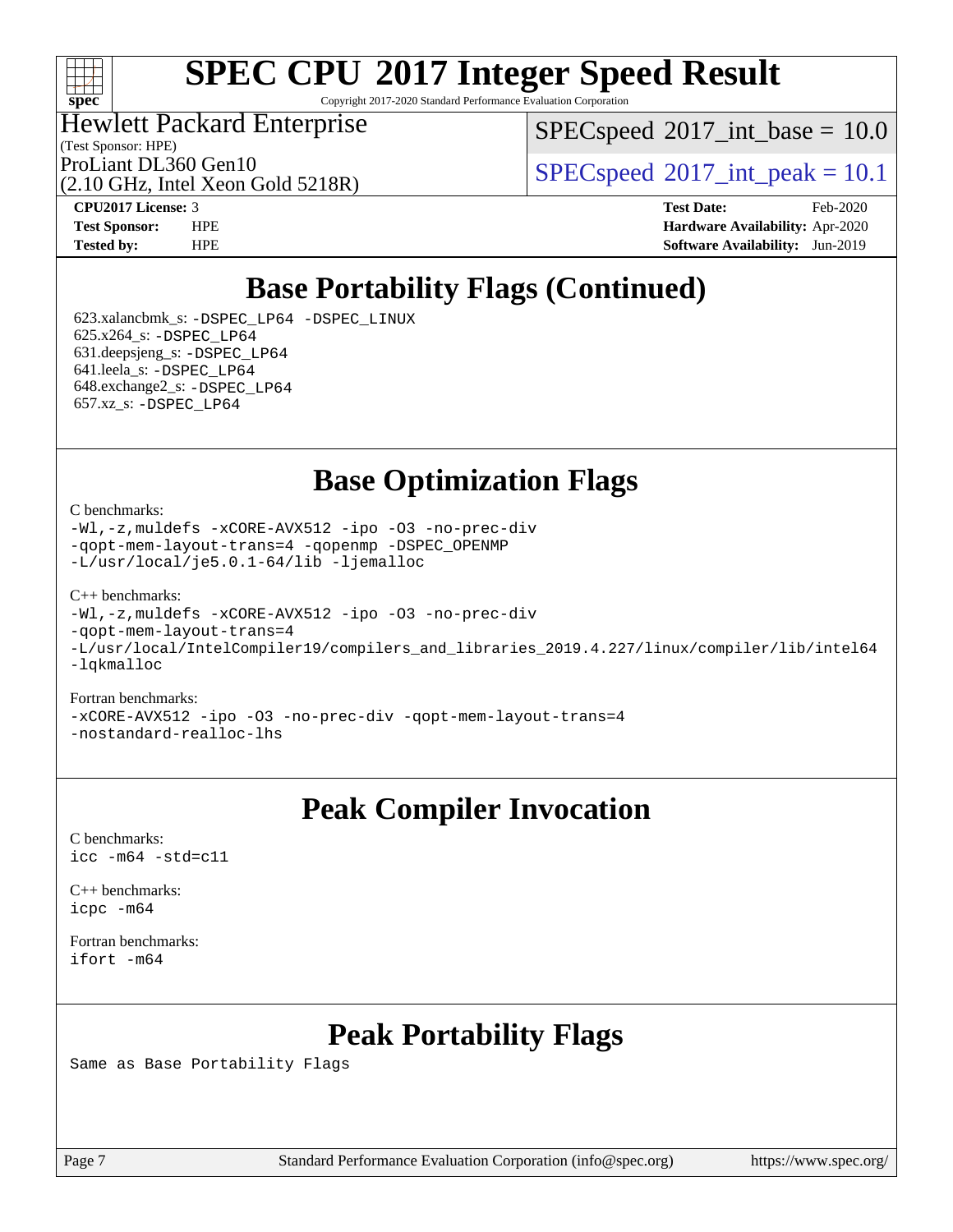Copyright 2017-2020 Standard Performance Evaluation Corporation

## Hewlett Packard Enterprise

(2.10 GHz, Intel Xeon Gold 5218R)

 $SPECspeed^{\circ}2017\_int\_base = 10.0$  $SPECspeed^{\circ}2017\_int\_base = 10.0$ 

(Test Sponsor: HPE)

ProLiant DL360 Gen10  $SPEC speed^{\circ}2017$ \_int\_peak = 10.1

**[CPU2017 License:](http://www.spec.org/auto/cpu2017/Docs/result-fields.html#CPU2017License)** 3 **[Test Date:](http://www.spec.org/auto/cpu2017/Docs/result-fields.html#TestDate)** Feb-2020 **[Test Sponsor:](http://www.spec.org/auto/cpu2017/Docs/result-fields.html#TestSponsor)** HPE **[Hardware Availability:](http://www.spec.org/auto/cpu2017/Docs/result-fields.html#HardwareAvailability)** Apr-2020 **[Tested by:](http://www.spec.org/auto/cpu2017/Docs/result-fields.html#Testedby)** HPE **[Software Availability:](http://www.spec.org/auto/cpu2017/Docs/result-fields.html#SoftwareAvailability)** Jun-2019

## **[Peak Optimization Flags](http://www.spec.org/auto/cpu2017/Docs/result-fields.html#PeakOptimizationFlags)**

[C benchmarks:](http://www.spec.org/auto/cpu2017/Docs/result-fields.html#Cbenchmarks)

**[spec](http://www.spec.org/)**

 $+\!\!+\!\!$ 

 600.perlbench\_s: [-Wl,-z,muldefs](http://www.spec.org/cpu2017/results/res2020q2/cpu2017-20200330-21593.flags.html#user_peakEXTRA_LDFLAGS600_perlbench_s_link_force_multiple1_b4cbdb97b34bdee9ceefcfe54f4c8ea74255f0b02a4b23e853cdb0e18eb4525ac79b5a88067c842dd0ee6996c24547a27a4b99331201badda8798ef8a743f577) [-prof-gen](http://www.spec.org/cpu2017/results/res2020q2/cpu2017-20200330-21593.flags.html#user_peakPASS1_CFLAGSPASS1_LDFLAGS600_perlbench_s_prof_gen_5aa4926d6013ddb2a31985c654b3eb18169fc0c6952a63635c234f711e6e63dd76e94ad52365559451ec499a2cdb89e4dc58ba4c67ef54ca681ffbe1461d6b36)(pass 1) [-prof-use](http://www.spec.org/cpu2017/results/res2020q2/cpu2017-20200330-21593.flags.html#user_peakPASS2_CFLAGSPASS2_LDFLAGS600_perlbench_s_prof_use_1a21ceae95f36a2b53c25747139a6c16ca95bd9def2a207b4f0849963b97e94f5260e30a0c64f4bb623698870e679ca08317ef8150905d41bd88c6f78df73f19)(pass 2) [-O2](http://www.spec.org/cpu2017/results/res2020q2/cpu2017-20200330-21593.flags.html#user_peakPASS1_COPTIMIZE600_perlbench_s_f-O2) [-xCORE-AVX512](http://www.spec.org/cpu2017/results/res2020q2/cpu2017-20200330-21593.flags.html#user_peakPASS2_COPTIMIZE600_perlbench_s_f-xCORE-AVX512) [-qopt-mem-layout-trans=4](http://www.spec.org/cpu2017/results/res2020q2/cpu2017-20200330-21593.flags.html#user_peakPASS1_COPTIMIZEPASS2_COPTIMIZE600_perlbench_s_f-qopt-mem-layout-trans_fa39e755916c150a61361b7846f310bcdf6f04e385ef281cadf3647acec3f0ae266d1a1d22d972a7087a248fd4e6ca390a3634700869573d231a252c784941a8) [-ipo](http://www.spec.org/cpu2017/results/res2020q2/cpu2017-20200330-21593.flags.html#user_peakPASS2_COPTIMIZE600_perlbench_s_f-ipo) [-O3](http://www.spec.org/cpu2017/results/res2020q2/cpu2017-20200330-21593.flags.html#user_peakPASS2_COPTIMIZE600_perlbench_s_f-O3) [-no-prec-div](http://www.spec.org/cpu2017/results/res2020q2/cpu2017-20200330-21593.flags.html#user_peakPASS2_COPTIMIZE600_perlbench_s_f-no-prec-div) [-DSPEC\\_SUPPRESS\\_OPENMP](http://www.spec.org/cpu2017/results/res2020q2/cpu2017-20200330-21593.flags.html#suite_peakPASS1_COPTIMIZE600_perlbench_s_DSPEC_SUPPRESS_OPENMP) [-qopenmp](http://www.spec.org/cpu2017/results/res2020q2/cpu2017-20200330-21593.flags.html#user_peakPASS2_COPTIMIZE600_perlbench_s_qopenmp_16be0c44f24f464004c6784a7acb94aca937f053568ce72f94b139a11c7c168634a55f6653758ddd83bcf7b8463e8028bb0b48b77bcddc6b78d5d95bb1df2967) -DSPEC OPENMP [-fno-strict-overflow](http://www.spec.org/cpu2017/results/res2020q2/cpu2017-20200330-21593.flags.html#user_peakEXTRA_OPTIMIZE600_perlbench_s_f-fno-strict-overflow) [-L/usr/local/je5.0.1-64/lib](http://www.spec.org/cpu2017/results/res2020q2/cpu2017-20200330-21593.flags.html#user_peakEXTRA_LIBS600_perlbench_s_jemalloc_link_path64_4b10a636b7bce113509b17f3bd0d6226c5fb2346b9178c2d0232c14f04ab830f976640479e5c33dc2bcbbdad86ecfb6634cbbd4418746f06f368b512fced5394) [-ljemalloc](http://www.spec.org/cpu2017/results/res2020q2/cpu2017-20200330-21593.flags.html#user_peakEXTRA_LIBS600_perlbench_s_jemalloc_link_lib_d1249b907c500fa1c0672f44f562e3d0f79738ae9e3c4a9c376d49f265a04b9c99b167ecedbf6711b3085be911c67ff61f150a17b3472be731631ba4d0471706)  $602.\text{sec}\text{s}: -W1, -z$ , muldefs  $-\text{prof}-\text{gen}(pass 1) -\text{prof}-\text{use}(pass 2) -02$ [-xCORE-AVX512](http://www.spec.org/cpu2017/results/res2020q2/cpu2017-20200330-21593.flags.html#user_peakPASS2_COPTIMIZE602_gcc_s_f-xCORE-AVX512) [-qopt-mem-layout-trans=4](http://www.spec.org/cpu2017/results/res2020q2/cpu2017-20200330-21593.flags.html#user_peakPASS1_COPTIMIZEPASS2_COPTIMIZE602_gcc_s_f-qopt-mem-layout-trans_fa39e755916c150a61361b7846f310bcdf6f04e385ef281cadf3647acec3f0ae266d1a1d22d972a7087a248fd4e6ca390a3634700869573d231a252c784941a8) [-ipo](http://www.spec.org/cpu2017/results/res2020q2/cpu2017-20200330-21593.flags.html#user_peakPASS2_COPTIMIZE602_gcc_s_f-ipo) [-O3](http://www.spec.org/cpu2017/results/res2020q2/cpu2017-20200330-21593.flags.html#user_peakPASS2_COPTIMIZE602_gcc_s_f-O3) [-no-prec-div](http://www.spec.org/cpu2017/results/res2020q2/cpu2017-20200330-21593.flags.html#user_peakPASS2_COPTIMIZE602_gcc_s_f-no-prec-div) [-DSPEC\\_SUPPRESS\\_OPENMP](http://www.spec.org/cpu2017/results/res2020q2/cpu2017-20200330-21593.flags.html#suite_peakPASS1_COPTIMIZE602_gcc_s_DSPEC_SUPPRESS_OPENMP) [-L/usr/local/je5.0.1-64/lib](http://www.spec.org/cpu2017/results/res2020q2/cpu2017-20200330-21593.flags.html#user_peakEXTRA_LIBS602_gcc_s_jemalloc_link_path64_4b10a636b7bce113509b17f3bd0d6226c5fb2346b9178c2d0232c14f04ab830f976640479e5c33dc2bcbbdad86ecfb6634cbbd4418746f06f368b512fced5394) [-ljemalloc](http://www.spec.org/cpu2017/results/res2020q2/cpu2017-20200330-21593.flags.html#user_peakEXTRA_LIBS602_gcc_s_jemalloc_link_lib_d1249b907c500fa1c0672f44f562e3d0f79738ae9e3c4a9c376d49f265a04b9c99b167ecedbf6711b3085be911c67ff61f150a17b3472be731631ba4d0471706) 605.mcf\_s: [-Wl,-z,muldefs](http://www.spec.org/cpu2017/results/res2020q2/cpu2017-20200330-21593.flags.html#user_peakEXTRA_LDFLAGS605_mcf_s_link_force_multiple1_b4cbdb97b34bdee9ceefcfe54f4c8ea74255f0b02a4b23e853cdb0e18eb4525ac79b5a88067c842dd0ee6996c24547a27a4b99331201badda8798ef8a743f577) [-prof-gen](http://www.spec.org/cpu2017/results/res2020q2/cpu2017-20200330-21593.flags.html#user_peakPASS1_CFLAGSPASS1_LDFLAGS605_mcf_s_prof_gen_5aa4926d6013ddb2a31985c654b3eb18169fc0c6952a63635c234f711e6e63dd76e94ad52365559451ec499a2cdb89e4dc58ba4c67ef54ca681ffbe1461d6b36)(pass 1) [-prof-use](http://www.spec.org/cpu2017/results/res2020q2/cpu2017-20200330-21593.flags.html#user_peakPASS2_CFLAGSPASS2_LDFLAGS605_mcf_s_prof_use_1a21ceae95f36a2b53c25747139a6c16ca95bd9def2a207b4f0849963b97e94f5260e30a0c64f4bb623698870e679ca08317ef8150905d41bd88c6f78df73f19)(pass 2) [-ipo](http://www.spec.org/cpu2017/results/res2020q2/cpu2017-20200330-21593.flags.html#user_peakPASS1_COPTIMIZEPASS2_COPTIMIZE605_mcf_s_f-ipo) [-xCORE-AVX512](http://www.spec.org/cpu2017/results/res2020q2/cpu2017-20200330-21593.flags.html#user_peakPASS2_COPTIMIZE605_mcf_s_f-xCORE-AVX512) [-O3](http://www.spec.org/cpu2017/results/res2020q2/cpu2017-20200330-21593.flags.html#user_peakPASS1_COPTIMIZEPASS2_COPTIMIZE605_mcf_s_f-O3) [-no-prec-div](http://www.spec.org/cpu2017/results/res2020q2/cpu2017-20200330-21593.flags.html#user_peakPASS1_COPTIMIZEPASS2_COPTIMIZE605_mcf_s_f-no-prec-div) [-qopt-mem-layout-trans=4](http://www.spec.org/cpu2017/results/res2020q2/cpu2017-20200330-21593.flags.html#user_peakPASS1_COPTIMIZEPASS2_COPTIMIZE605_mcf_s_f-qopt-mem-layout-trans_fa39e755916c150a61361b7846f310bcdf6f04e385ef281cadf3647acec3f0ae266d1a1d22d972a7087a248fd4e6ca390a3634700869573d231a252c784941a8) [-DSPEC\\_SUPPRESS\\_OPENMP](http://www.spec.org/cpu2017/results/res2020q2/cpu2017-20200330-21593.flags.html#suite_peakPASS1_COPTIMIZE605_mcf_s_DSPEC_SUPPRESS_OPENMP) [-qopenmp](http://www.spec.org/cpu2017/results/res2020q2/cpu2017-20200330-21593.flags.html#user_peakPASS2_COPTIMIZE605_mcf_s_qopenmp_16be0c44f24f464004c6784a7acb94aca937f053568ce72f94b139a11c7c168634a55f6653758ddd83bcf7b8463e8028bb0b48b77bcddc6b78d5d95bb1df2967) [-DSPEC\\_OPENMP](http://www.spec.org/cpu2017/results/res2020q2/cpu2017-20200330-21593.flags.html#suite_peakPASS2_COPTIMIZE605_mcf_s_DSPEC_OPENMP) [-L/usr/local/je5.0.1-64/lib](http://www.spec.org/cpu2017/results/res2020q2/cpu2017-20200330-21593.flags.html#user_peakEXTRA_LIBS605_mcf_s_jemalloc_link_path64_4b10a636b7bce113509b17f3bd0d6226c5fb2346b9178c2d0232c14f04ab830f976640479e5c33dc2bcbbdad86ecfb6634cbbd4418746f06f368b512fced5394) [-ljemalloc](http://www.spec.org/cpu2017/results/res2020q2/cpu2017-20200330-21593.flags.html#user_peakEXTRA_LIBS605_mcf_s_jemalloc_link_lib_d1249b907c500fa1c0672f44f562e3d0f79738ae9e3c4a9c376d49f265a04b9c99b167ecedbf6711b3085be911c67ff61f150a17b3472be731631ba4d0471706) 625.x264\_s: [-Wl,-z,muldefs](http://www.spec.org/cpu2017/results/res2020q2/cpu2017-20200330-21593.flags.html#user_peakEXTRA_LDFLAGS625_x264_s_link_force_multiple1_b4cbdb97b34bdee9ceefcfe54f4c8ea74255f0b02a4b23e853cdb0e18eb4525ac79b5a88067c842dd0ee6996c24547a27a4b99331201badda8798ef8a743f577) [-xCORE-AVX512](http://www.spec.org/cpu2017/results/res2020q2/cpu2017-20200330-21593.flags.html#user_peakCOPTIMIZE625_x264_s_f-xCORE-AVX512) [-ipo](http://www.spec.org/cpu2017/results/res2020q2/cpu2017-20200330-21593.flags.html#user_peakCOPTIMIZE625_x264_s_f-ipo) [-O3](http://www.spec.org/cpu2017/results/res2020q2/cpu2017-20200330-21593.flags.html#user_peakCOPTIMIZE625_x264_s_f-O3) [-no-prec-div](http://www.spec.org/cpu2017/results/res2020q2/cpu2017-20200330-21593.flags.html#user_peakCOPTIMIZE625_x264_s_f-no-prec-div) [-qopt-mem-layout-trans=4](http://www.spec.org/cpu2017/results/res2020q2/cpu2017-20200330-21593.flags.html#user_peakCOPTIMIZE625_x264_s_f-qopt-mem-layout-trans_fa39e755916c150a61361b7846f310bcdf6f04e385ef281cadf3647acec3f0ae266d1a1d22d972a7087a248fd4e6ca390a3634700869573d231a252c784941a8) [-qopenmp](http://www.spec.org/cpu2017/results/res2020q2/cpu2017-20200330-21593.flags.html#user_peakCOPTIMIZE625_x264_s_qopenmp_16be0c44f24f464004c6784a7acb94aca937f053568ce72f94b139a11c7c168634a55f6653758ddd83bcf7b8463e8028bb0b48b77bcddc6b78d5d95bb1df2967) [-DSPEC\\_OPENMP](http://www.spec.org/cpu2017/results/res2020q2/cpu2017-20200330-21593.flags.html#suite_peakCOPTIMIZE625_x264_s_DSPEC_OPENMP) [-L/usr/local/je5.0.1-64/lib](http://www.spec.org/cpu2017/results/res2020q2/cpu2017-20200330-21593.flags.html#user_peakEXTRA_LIBS625_x264_s_jemalloc_link_path64_4b10a636b7bce113509b17f3bd0d6226c5fb2346b9178c2d0232c14f04ab830f976640479e5c33dc2bcbbdad86ecfb6634cbbd4418746f06f368b512fced5394) [-ljemalloc](http://www.spec.org/cpu2017/results/res2020q2/cpu2017-20200330-21593.flags.html#user_peakEXTRA_LIBS625_x264_s_jemalloc_link_lib_d1249b907c500fa1c0672f44f562e3d0f79738ae9e3c4a9c376d49f265a04b9c99b167ecedbf6711b3085be911c67ff61f150a17b3472be731631ba4d0471706) 657.xz\_s: [-Wl,-z,muldefs](http://www.spec.org/cpu2017/results/res2020q2/cpu2017-20200330-21593.flags.html#user_peakEXTRA_LDFLAGS657_xz_s_link_force_multiple1_b4cbdb97b34bdee9ceefcfe54f4c8ea74255f0b02a4b23e853cdb0e18eb4525ac79b5a88067c842dd0ee6996c24547a27a4b99331201badda8798ef8a743f577) [-prof-gen](http://www.spec.org/cpu2017/results/res2020q2/cpu2017-20200330-21593.flags.html#user_peakPASS1_CFLAGSPASS1_LDFLAGS657_xz_s_prof_gen_5aa4926d6013ddb2a31985c654b3eb18169fc0c6952a63635c234f711e6e63dd76e94ad52365559451ec499a2cdb89e4dc58ba4c67ef54ca681ffbe1461d6b36)(pass 1) [-prof-use](http://www.spec.org/cpu2017/results/res2020q2/cpu2017-20200330-21593.flags.html#user_peakPASS2_CFLAGSPASS2_LDFLAGS657_xz_s_prof_use_1a21ceae95f36a2b53c25747139a6c16ca95bd9def2a207b4f0849963b97e94f5260e30a0c64f4bb623698870e679ca08317ef8150905d41bd88c6f78df73f19)(pass 2) [-O2](http://www.spec.org/cpu2017/results/res2020q2/cpu2017-20200330-21593.flags.html#user_peakPASS1_COPTIMIZE657_xz_s_f-O2) [-xCORE-AVX512](http://www.spec.org/cpu2017/results/res2020q2/cpu2017-20200330-21593.flags.html#user_peakPASS2_COPTIMIZE657_xz_s_f-xCORE-AVX512) [-qopt-mem-layout-trans=4](http://www.spec.org/cpu2017/results/res2020q2/cpu2017-20200330-21593.flags.html#user_peakPASS1_COPTIMIZEPASS2_COPTIMIZE657_xz_s_f-qopt-mem-layout-trans_fa39e755916c150a61361b7846f310bcdf6f04e385ef281cadf3647acec3f0ae266d1a1d22d972a7087a248fd4e6ca390a3634700869573d231a252c784941a8) [-ipo](http://www.spec.org/cpu2017/results/res2020q2/cpu2017-20200330-21593.flags.html#user_peakPASS2_COPTIMIZE657_xz_s_f-ipo) [-O3](http://www.spec.org/cpu2017/results/res2020q2/cpu2017-20200330-21593.flags.html#user_peakPASS2_COPTIMIZE657_xz_s_f-O3) [-no-prec-div](http://www.spec.org/cpu2017/results/res2020q2/cpu2017-20200330-21593.flags.html#user_peakPASS2_COPTIMIZE657_xz_s_f-no-prec-div) [-DSPEC\\_SUPPRESS\\_OPENMP](http://www.spec.org/cpu2017/results/res2020q2/cpu2017-20200330-21593.flags.html#suite_peakPASS1_COPTIMIZE657_xz_s_DSPEC_SUPPRESS_OPENMP) [-qopenmp](http://www.spec.org/cpu2017/results/res2020q2/cpu2017-20200330-21593.flags.html#user_peakPASS2_COPTIMIZE657_xz_s_qopenmp_16be0c44f24f464004c6784a7acb94aca937f053568ce72f94b139a11c7c168634a55f6653758ddd83bcf7b8463e8028bb0b48b77bcddc6b78d5d95bb1df2967) [-DSPEC\\_OPENMP](http://www.spec.org/cpu2017/results/res2020q2/cpu2017-20200330-21593.flags.html#suite_peakPASS2_COPTIMIZE657_xz_s_DSPEC_OPENMP) [-L/usr/local/je5.0.1-64/lib](http://www.spec.org/cpu2017/results/res2020q2/cpu2017-20200330-21593.flags.html#user_peakEXTRA_LIBS657_xz_s_jemalloc_link_path64_4b10a636b7bce113509b17f3bd0d6226c5fb2346b9178c2d0232c14f04ab830f976640479e5c33dc2bcbbdad86ecfb6634cbbd4418746f06f368b512fced5394) [-ljemalloc](http://www.spec.org/cpu2017/results/res2020q2/cpu2017-20200330-21593.flags.html#user_peakEXTRA_LIBS657_xz_s_jemalloc_link_lib_d1249b907c500fa1c0672f44f562e3d0f79738ae9e3c4a9c376d49f265a04b9c99b167ecedbf6711b3085be911c67ff61f150a17b3472be731631ba4d0471706) [C++ benchmarks](http://www.spec.org/auto/cpu2017/Docs/result-fields.html#CXXbenchmarks): 620.omnetpp\_s:  $-W1$ ,  $-z$ , muldefs  $-prof-qen(pass 1)$  [-prof-use](http://www.spec.org/cpu2017/results/res2020q2/cpu2017-20200330-21593.flags.html#user_peakPASS2_CXXFLAGSPASS2_LDFLAGS620_omnetpp_s_prof_use_1a21ceae95f36a2b53c25747139a6c16ca95bd9def2a207b4f0849963b97e94f5260e30a0c64f4bb623698870e679ca08317ef8150905d41bd88c6f78df73f19)(pass 2) [-ipo](http://www.spec.org/cpu2017/results/res2020q2/cpu2017-20200330-21593.flags.html#user_peakPASS1_CXXOPTIMIZEPASS2_CXXOPTIMIZE620_omnetpp_s_f-ipo) [-xCORE-AVX512](http://www.spec.org/cpu2017/results/res2020q2/cpu2017-20200330-21593.flags.html#user_peakPASS2_CXXOPTIMIZE620_omnetpp_s_f-xCORE-AVX512) [-O3](http://www.spec.org/cpu2017/results/res2020q2/cpu2017-20200330-21593.flags.html#user_peakPASS1_CXXOPTIMIZEPASS2_CXXOPTIMIZE620_omnetpp_s_f-O3) [-no-prec-div](http://www.spec.org/cpu2017/results/res2020q2/cpu2017-20200330-21593.flags.html#user_peakPASS1_CXXOPTIMIZEPASS2_CXXOPTIMIZE620_omnetpp_s_f-no-prec-div) [-qopt-mem-layout-trans=4](http://www.spec.org/cpu2017/results/res2020q2/cpu2017-20200330-21593.flags.html#user_peakPASS1_CXXOPTIMIZEPASS2_CXXOPTIMIZE620_omnetpp_s_f-qopt-mem-layout-trans_fa39e755916c150a61361b7846f310bcdf6f04e385ef281cadf3647acec3f0ae266d1a1d22d972a7087a248fd4e6ca390a3634700869573d231a252c784941a8) [-DSPEC\\_SUPPRESS\\_OPENMP](http://www.spec.org/cpu2017/results/res2020q2/cpu2017-20200330-21593.flags.html#suite_peakPASS1_CXXOPTIMIZE620_omnetpp_s_DSPEC_SUPPRESS_OPENMP) [-L/usr/local/IntelCompiler19/compilers\\_and\\_libraries\\_2019.4.227/linux/compiler/lib/intel64](http://www.spec.org/cpu2017/results/res2020q2/cpu2017-20200330-21593.flags.html#user_peakEXTRA_LIBS620_omnetpp_s_qkmalloc_link_0ffe0cb02c68ef1b443a077c7888c10c67ca0d1dd7138472156f06a085bbad385f78d49618ad55dca9db3b1608e84afc2f69b4003b1d1ca498a9fc1462ccefda) [-lqkmalloc](http://www.spec.org/cpu2017/results/res2020q2/cpu2017-20200330-21593.flags.html#user_peakEXTRA_LIBS620_omnetpp_s_qkmalloc_link_lib_79a818439969f771c6bc311cfd333c00fc099dad35c030f5aab9dda831713d2015205805422f83de8875488a2991c0a156aaa600e1f9138f8fc37004abc96dc5) 623.xalancbmk\_s: [-Wl,-z,muldefs](http://www.spec.org/cpu2017/results/res2020q2/cpu2017-20200330-21593.flags.html#user_peakEXTRA_LDFLAGS623_xalancbmk_s_link_force_multiple1_b4cbdb97b34bdee9ceefcfe54f4c8ea74255f0b02a4b23e853cdb0e18eb4525ac79b5a88067c842dd0ee6996c24547a27a4b99331201badda8798ef8a743f577) [-xCORE-AVX512](http://www.spec.org/cpu2017/results/res2020q2/cpu2017-20200330-21593.flags.html#user_peakCXXOPTIMIZE623_xalancbmk_s_f-xCORE-AVX512) [-ipo](http://www.spec.org/cpu2017/results/res2020q2/cpu2017-20200330-21593.flags.html#user_peakCXXOPTIMIZE623_xalancbmk_s_f-ipo) [-O3](http://www.spec.org/cpu2017/results/res2020q2/cpu2017-20200330-21593.flags.html#user_peakCXXOPTIMIZE623_xalancbmk_s_f-O3) [-no-prec-div](http://www.spec.org/cpu2017/results/res2020q2/cpu2017-20200330-21593.flags.html#user_peakCXXOPTIMIZE623_xalancbmk_s_f-no-prec-div) [-qopt-mem-layout-trans=4](http://www.spec.org/cpu2017/results/res2020q2/cpu2017-20200330-21593.flags.html#user_peakCXXOPTIMIZE623_xalancbmk_s_f-qopt-mem-layout-trans_fa39e755916c150a61361b7846f310bcdf6f04e385ef281cadf3647acec3f0ae266d1a1d22d972a7087a248fd4e6ca390a3634700869573d231a252c784941a8) [-L/usr/local/IntelCompiler19/compilers\\_and\\_libraries\\_2019.4.227/linux/compiler/lib/intel64](http://www.spec.org/cpu2017/results/res2020q2/cpu2017-20200330-21593.flags.html#user_peakEXTRA_LIBS623_xalancbmk_s_qkmalloc_link_0ffe0cb02c68ef1b443a077c7888c10c67ca0d1dd7138472156f06a085bbad385f78d49618ad55dca9db3b1608e84afc2f69b4003b1d1ca498a9fc1462ccefda) [-lqkmalloc](http://www.spec.org/cpu2017/results/res2020q2/cpu2017-20200330-21593.flags.html#user_peakEXTRA_LIBS623_xalancbmk_s_qkmalloc_link_lib_79a818439969f771c6bc311cfd333c00fc099dad35c030f5aab9dda831713d2015205805422f83de8875488a2991c0a156aaa600e1f9138f8fc37004abc96dc5) 631.deepsjeng\_s: Same as 623.xalancbmk\_s 641.leela\_s: Same as 623.xalancbmk\_s [Fortran benchmarks:](http://www.spec.org/auto/cpu2017/Docs/result-fields.html#Fortranbenchmarks) [-xCORE-AVX512](http://www.spec.org/cpu2017/results/res2020q2/cpu2017-20200330-21593.flags.html#user_FCpeak_f-xCORE-AVX512) [-ipo](http://www.spec.org/cpu2017/results/res2020q2/cpu2017-20200330-21593.flags.html#user_FCpeak_f-ipo) [-O3](http://www.spec.org/cpu2017/results/res2020q2/cpu2017-20200330-21593.flags.html#user_FCpeak_f-O3) [-no-prec-div](http://www.spec.org/cpu2017/results/res2020q2/cpu2017-20200330-21593.flags.html#user_FCpeak_f-no-prec-div) [-qopt-mem-layout-trans=4](http://www.spec.org/cpu2017/results/res2020q2/cpu2017-20200330-21593.flags.html#user_FCpeak_f-qopt-mem-layout-trans_fa39e755916c150a61361b7846f310bcdf6f04e385ef281cadf3647acec3f0ae266d1a1d22d972a7087a248fd4e6ca390a3634700869573d231a252c784941a8) **(Continued on next page)**